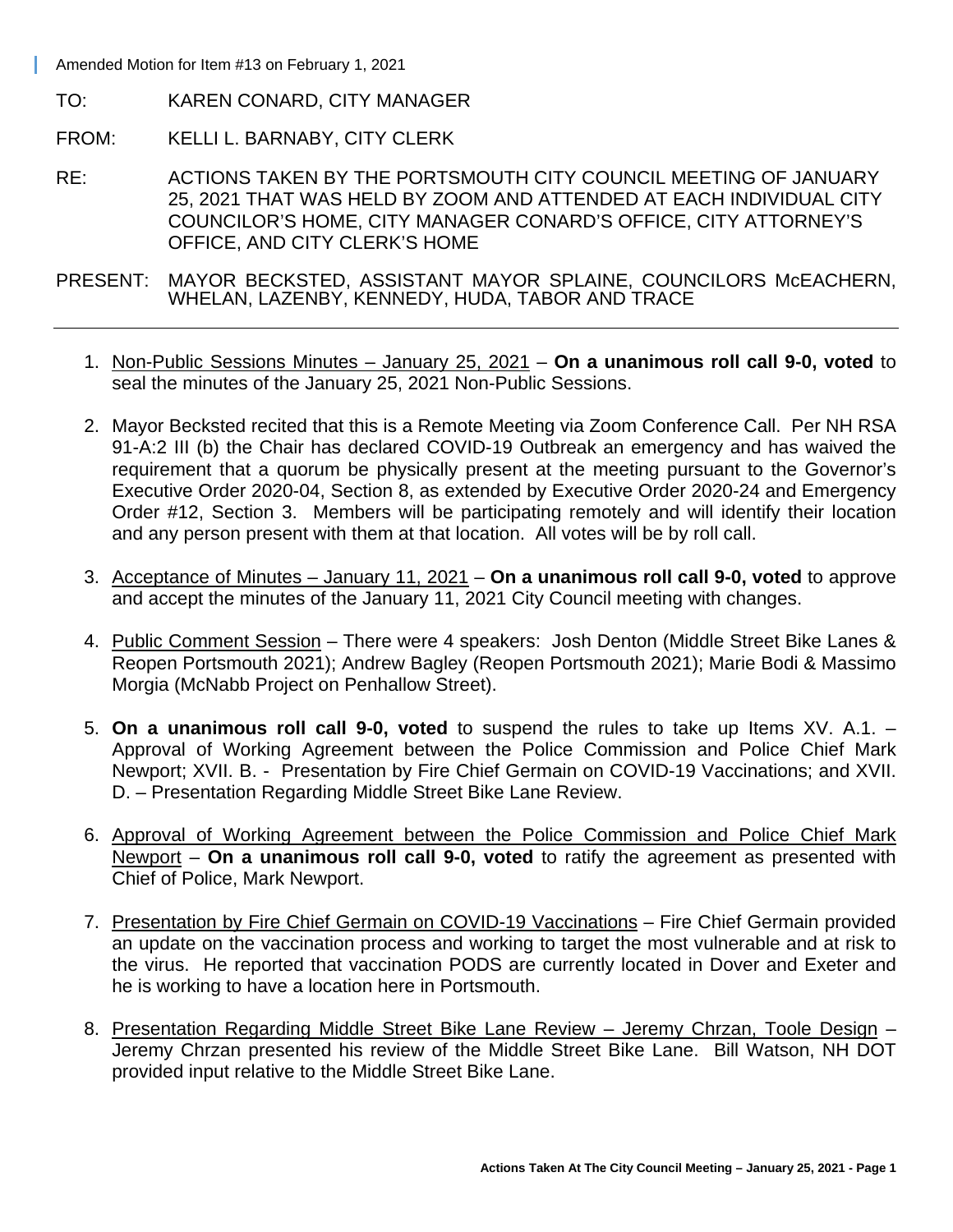Amended Motion for Item #13 on February 1, 2021

- 9. Appointments to Portsmouth Arts and Non-Profit Blue Ribbon Committee Mayor Becksted announced that he is appointing Beth Falconer and Kathy Somssich to the Arts and Non-Profit Blue Ribbon Committee.
- 10. Appointments to the Mayor's Blue Ribbon African Burying Ground Stewardship Committee Mayor Becksted announced he is appointing Ronald Baisden as a regular member and JerriAnne Boggis and Kathleen Wheeler as ex-officio's to the Committee.
- 11. Resignation Adam Webster from the Conservation Commission Mayor Becksted announced that Adam Webster has resigned from the Conservation Commission.
- 12. Request for First Reading on Ordinance Re: Land Use Regulatory Board Appointments Process – **On a roll call 8-1, voted** to bring back ordinance for first reading at the February 8, 2021 City Council meeting. Mayor Becksted, Councilors McEachern, Whelan, Kennedy, Huda, Tabor, Trace and Assistant Mayor Splaine voted in favor. Councilor Lazenby voted opposed.
- 13. Auditing Firm for the FY21 City Financial Audits **On a roll call 8-1, voted** that the City Manager set up an RFP to engage a new auditing firm for the FY21 City Financial Audits.
- 14. Middle Street Bike Lanes No action taken.
- 15. Initial CIP Review Meeting **On a unanimous roll call 9-0, voted** for a report back from the City Manager to the residents and the Council on the status of all outstanding bonds related to Capital Improvement Plan including the following data:
	- *Date the Bond was Approved by the Council*
	- *Date of the Bond Issuance, Amount & Term of the Bond*
	- *List of Bonds Approved by the City Council that are Unissued as of 12/31/2020*
	- *List of the Projects that the Bond is providing Funds to Implement (If included in a pooling of projects, please note projects included by amount)*
	- *Status to Completion of each Project (I.E. % Complete, 25*%, 95%)
	- *Remaining Balance Attributed to each Project at 12/31/2020*
- 16. Request for Public Hearings Regarding Elderly and Disabled Exemptions **On a roll call 8-0, voted** to schedule public hearings at the February 8, 2021 City Council meeting. *Assistant Mayor Splaine excused himself from discussion and vote due to being eligible for the elderly exemption.*
- 17. Request for Work Session Regarding Prescott Park Master Plan Implementation **On a unanimous roll call 9-0, voted** to establish a Prescott Park Master Plan Implementation work session on February 16, 2021 at 6:30 p.m.
- 18. **On a unanimous roll call 9-0, voted** to suspend the rules to allow Marie Bodi and Lynn Kramer to speak regarding 60 Penhallow Street Request for Temporary Construction License.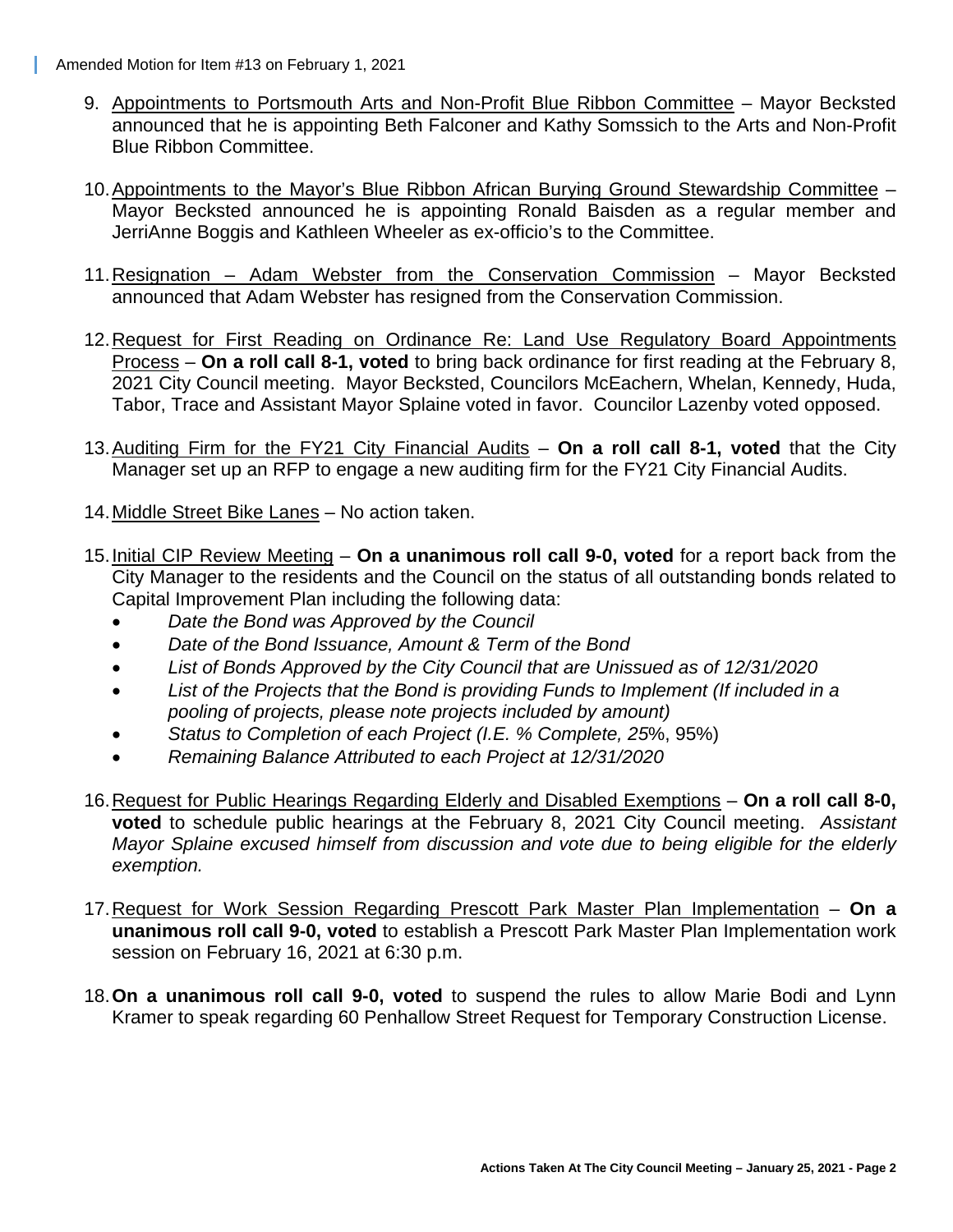- 19. 60 Penhallow Street (Brick Market) Request for Temporary Construction Licenses *(Tabled from the January 11, 2021 City Council meeting)* – **On a unanimous roll call 9-0, voted** that the City Manager be authorized to execute and accept the temporary construction license for the parking spaces and sidewalks as requested.
- 20. Request for First Reading to Update Fine Structure for Parking Citations **On a roll call 8-1, voted** to schedule first reading on the proposed amendments to the parking citation fine structure at the February 8, 2021 City Council meeting. Councilors McEachern, Whelan, Lazenby, Kennedy, Huda, Tabor, Trace and Mayor Becksted voted in favor. Assistant Mayor Splaine voted opposed.
- 21. Request to Name Private Subdivision Road Located Off Banfield Road **On a roll call 8-1, voted** that the City Council approve the request for naming of the new private road to Walford Lane. Councilors McEachern, Whelan, Lazenby, Kennedy, Huda, Tabor, Trace and Mayor Becksted voted in favor. Assistant Mayor Splaine voted opposed.
- 22. Donor Town Education Fund Coalition Communities 2.0 **On a roll call 8-0, voted** to authorize the City to participate in the newly formed Coalition Communities 2.0, and to authorize the City Manager to negotiate and execute a MOU with the Coalition Communities 2.0 on behalf of the City in a form similar to the attached; and further that the City Council authorize that the City's previous contributions to the Claremont Coalition Fund a/k/a Statewide Property Tax Coalition Fund may be used by the Coalition Communities 2.0 to educate and advocate against any education funding formula that would use the property tax to create a donor town funding model. Assistant Mayor Splaine, Councilors McEachern, Whelan, Lazenby, Huda, Tabor, Trace and Mayor Becksted voted in favor. *Councilor Kennedy recused from voting on this matter.*
- 23. **On a unanimous roll call 9-0, voted** to continue the meeting beyond 10:30 p.m.
- 24. Consent Agenda Councilor Kennedy requested to remove Item XVI. E. Letter from Rich Clyborne, The Gundalow Company, requesting permission to hold the  $11<sup>th</sup>$  annual Round Island Regatta on Saturday, August 7, 2021 from the Consent Agenda.
	- A. Request for License to Install a Projecting Sign for owner Sarah DiCecca, Wild Valentine, LLC for property located at 261 South Street *(Anticipated action - move to approve the aforementioned Projecting Sign Licenses as recommended by the Planning Director, and further, authorize the City Manager to execute the License Agreement for this request)*

## *Planning Director's Stipulations*

- *The license shall be approved by the Legal Department as to content and form;*
- *Any removal or relocation of projecting sign, for any reason, shall be done at no cost to the City; and*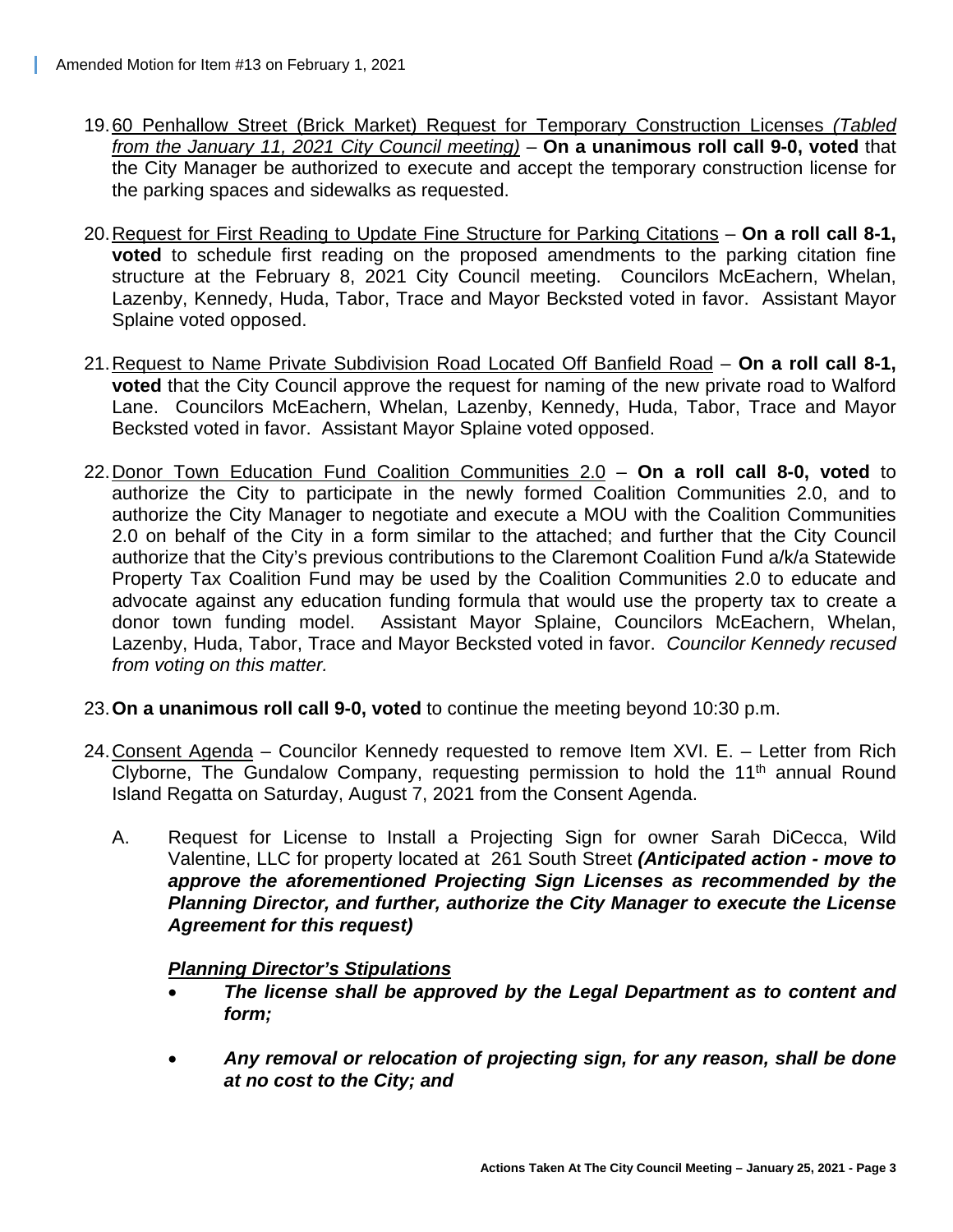- *Any disturbance of a sidewalk, street or other public infrastructure resulting from the installation, relocation or removal of the projecting sign, for any reason shall be restored at no cost to the City and shall be subject to review and acceptance by the Department of Public Works*
- B. Request for License to Install a Projecting Sign for owner Derrick Horton, Free State Bitcoin Shoppe for property located at 2 Bow Street *(Anticipated action - move to approve the aforementioned Projecting Sign Licenses as recommended by the Planning Director, and further, authorize the City Manager to execute the License Agreement for this request)*

## *Planning Director's Stipulations*

- *The license shall be approved by the Legal Department as to content and form;*
- *Any removal or relocation of projecting sign, for any reason, shall be done at no cost to the City; and*
- *Any disturbance of a sidewalk, street or other public infrastructure resulting from the installation, relocation or removal of the projecting sign, for any reason shall be restored at no cost to the City and shall be subject to review and acceptance by the Department of Public Works*
- C. Letter from Kathie Lynch, Portsmouth Little League, Inc., requesting permission to Place Temporary Signs at the Plains and Hislop Park Baseball Fields during the 2021 Baseball Season *(Anticipated action – move to refer to the City Manager with Authority to Act)*
- D. Letter from Maria Stephanou, Alzheimer's Association, requesting permission to hold the 2021 Annual Seacoast Walk to End Alzheimer's on Sunday, September 26, 2021 *(Anticipated action – move to refer to the City Manager with Authority to Act)*

**On a unanimous roll call 9-0, voted** to adopt the Consent Agenda.

- 25. Letter from Rich Clyborne, The Gundalow Company, requesting permission to hold the 11<sup>th</sup> annual Round Island Regatta on Saturday, August 7, 2021 – **On a roll call 8-0, voted** to refer to the City Manager with Authority to Act. Assistant Mayor Splaine, Councilors McEachern, Whelan, Lazenby, Huda, Tabor, Trace and Mayor Becksted voted in favor. *Councilor Kennedy recused from voting on this matter.*
- 26. Email Correspondence **On a unanimous roll call 9-0, voted** to accept and place on file.
- 27. Update on the Mayor's Blue Ribbon Committee to Reopen Portsmouth 2021 to include Work Plan for 2021 as Requested at the December 14, 2020 City Council meeting – Mayor Becksted announced there will be no action on this matter this evening.